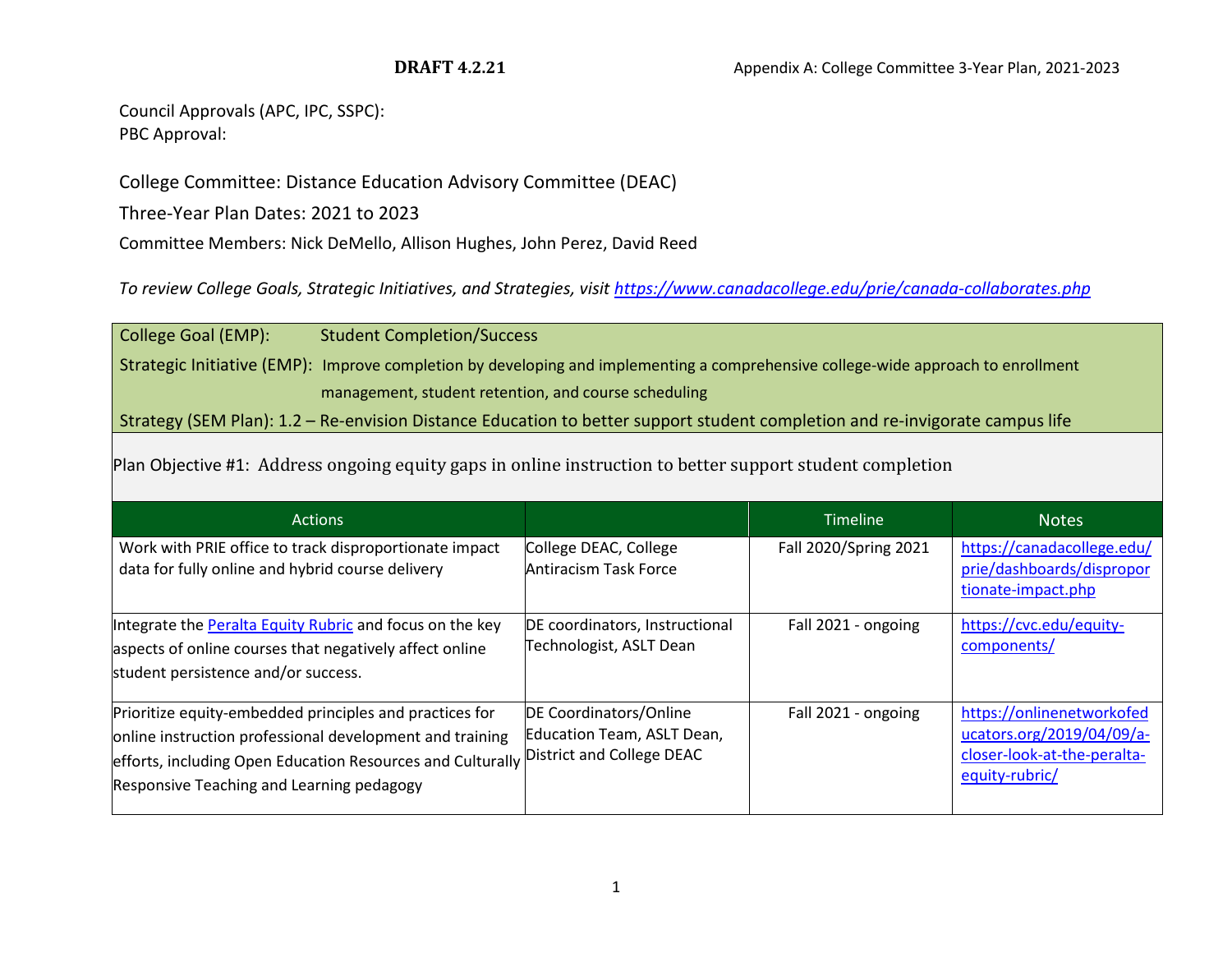College Goal (EMP): IMPROVE STUDENT SUCCESS

Strategic Initiative (EMP): Organizational Development

Strategy (SEM Plan): 1.2.1 – Create an online course offer pattern that supports some 100% online degrees and publicize through CVC.

Plan Objective #2: Define vision for a sustainable DE infrastructure to support peer review process and professional development

| <b>Actions</b>                                                                                                                                                                                                                                           | Responsible<br>Party                  | <b>Timeline</b> | <b>Notes</b>                                                                                                                                                                                                                                       |
|----------------------------------------------------------------------------------------------------------------------------------------------------------------------------------------------------------------------------------------------------------|---------------------------------------|-----------------|----------------------------------------------------------------------------------------------------------------------------------------------------------------------------------------------------------------------------------------------------|
| ONLINE DEGREE GUIDANCE: In cooperation with sister<br>colleges, build guidance outlining the commitment and<br>resources for offing a degree fully online with CVC<br>compliant classes.                                                                 | Cañada DEAC<br>& district DEAC        | Spring 2021     | Intended for programs to provide a realistic<br>picture of preparations, expectations, costs and<br>benefits of a fully online degree program.                                                                                                     |
| EXCEL SYNC MECHANICS (P1): In cooperation with district<br>IT, develop an export process to sync local course<br>descriptions with the CVC course exchange.                                                                                              | Cañada DEAC<br>& district IT          | Spring 2021     | Need to add flags to courses as certified and do-<br>not-export. Need to develop a workflow for<br>managing flags and sync.                                                                                                                        |
| POCR TABLE: Establish a local peer course review process<br>for Cañada allowing it to certify a course-instructor pair as<br>CVC compliant. Begin selective, volunteered course<br>reviews and development. Upload select certified courses<br>to Excel. | Cañada DEAC<br>& local POCR           | Fall 2021       | Need funding for reviews. Begin evangelism to<br>inform faculty of requirements and recruit faculty<br>to develop classes. Suggest weekly meetings with<br>faculty volunteers to support their design and<br>development of CVC compliant classes. |
| <b>BUILD ONLINE PROGRAMS: Review POCR certified courses.</b><br>Identify and support 2-4 pilot departments with a critical<br>mass of compliant courses. Identify missing pieces and<br>bring in support for design, development and delivery.           | Cañada DEAC<br>& depts                | Fall 2021       | Work with department to build program<br>descriptions for CVC and ensure all components<br>classes are staffed and certified.                                                                                                                      |
| LAUNCH 2-4 FULLY ONLINE DEGREES: Build program landing<br>pages, link from department pages. Link out to guided<br>pathways and "enroll now" buttons. Submit program<br>descriptions and landing pages for CVC certificates pages.                       | Cañada DEAC,<br>Cañada IT,<br>& depts | Spring 2022     | Build a department "landing page" for each fully<br>online degree. Link enrollment and guided<br>pathways pages. Build "Cañada Online Learning"<br>page featuring select programs and link landing<br>pages.                                       |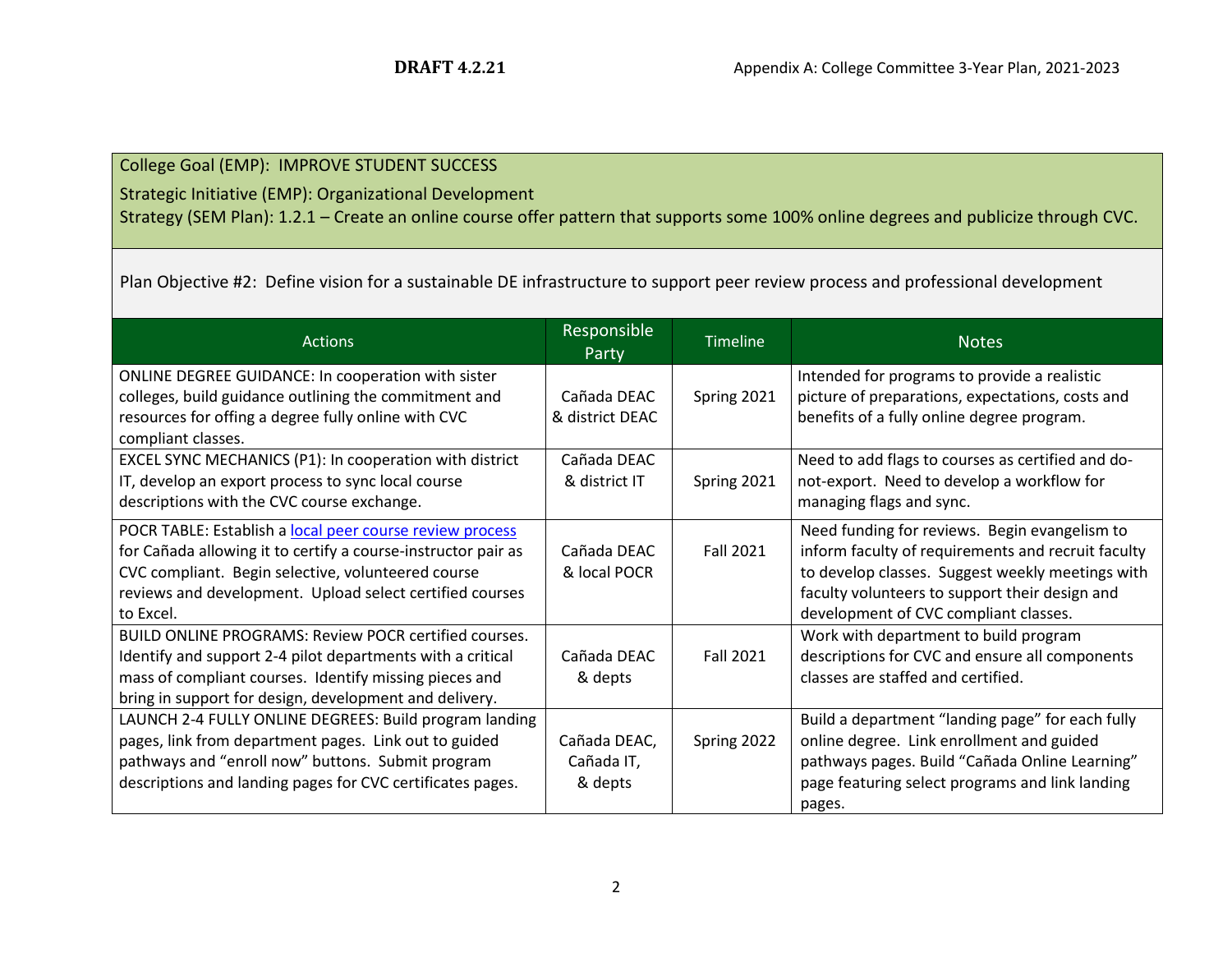## College Goal (EMP): Goal #3 – Organizational Development

Strategic Initiative (EMP): Strategic Initiative #4 – Expand use of "hybrid" courses

Strategy (SEM Plan): 1.2.4 - Expand the role of "hybrid" courses to realize the benefits of online while building and maintaining face to face community

Plan Objective #3: Develop 'hyflex' and updated 'hybrid' course modality recommendations to support the college's adjustment to operations after COVID-19.

| <b>Actions</b>                                                                                                                                                                       | <b>Responsible Party</b>                                                     | <b>Timeline</b>                 | <b>Notes</b>                                                                                 |
|--------------------------------------------------------------------------------------------------------------------------------------------------------------------------------------|------------------------------------------------------------------------------|---------------------------------|----------------------------------------------------------------------------------------------|
| Define 'hyflex' and 'hybrid' modalities and what they will<br>look like at Cañada moving forward in the wake of the<br>pandemic.                                                     | Cañada DEAC in collaboration<br>with Academic Senate, and<br>District DEAC.  | Summer 2021-<br>Early Fall 2021 | Explore options for team-<br>teaching and other<br>approaches to address<br>added complexity |
| Assess faculty and student comfort and readiness to move<br>from 100% modalities into 'hyflex' and/or 'hybrid'<br>modalities.                                                        | Cañada DEAC in collaboration<br>with Academic Senate, and<br>PRIE.           | Early Fall 2021                 | Define desired outcomes;<br>expanded enrollment,<br>meeting student needs,<br>others?        |
| Assess facilities and technology available on campus that<br>have the capability of offering courses in 'hyflex' and/or<br>'hybrid' modalities.                                      | Cañada DEAC and Cañada<br>Technology Committee in<br>collaboration with ITS. | Early Fall 2021                 | Needs analysis required for<br>IT, staffing, and support                                     |
| Make recommendation to PBC and Academic Senate for<br>how Cañada should go about offering these modalities and Technology Committee<br>what is required to realize desired outcomes. | Cañada DEAC and Cañada                                                       | Late Fall 2021                  | Propose one or more<br>approaches/models and<br>explain key elements                         |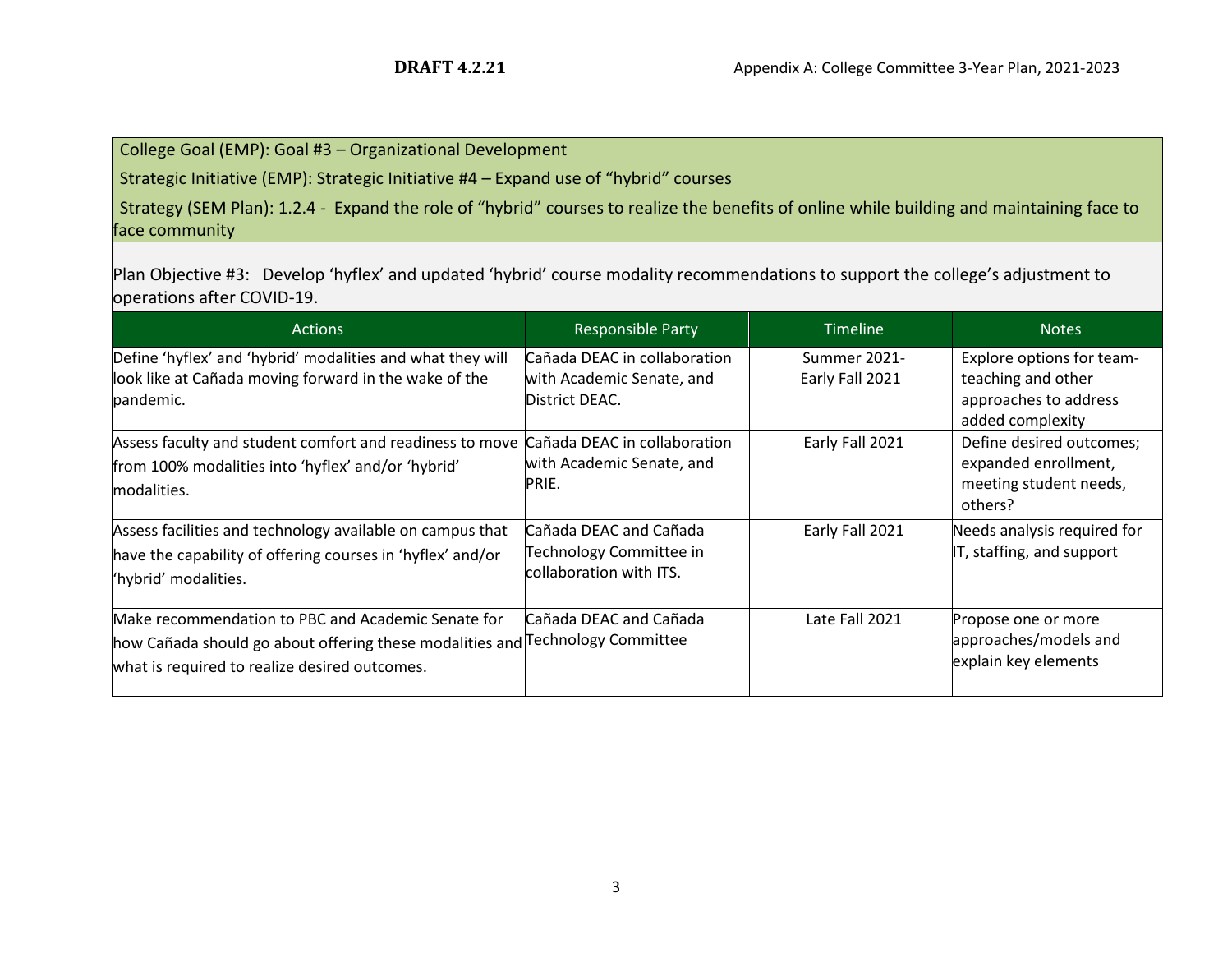# College Goal (EMP): Goal #3 – Organizational Development

Strategic Initiative (EMP): Strategic Initiative #1 – Implement the Professional Learning Plan and establish a robust college-wide professional learning program

Strategy (SEM Plan): 1.2 Re-envision distance education to better support student completion and re-invigorate campus life

Plan Objective #4: Create and expand professional development programs specific to developing online skill-building for faculty.

| <b>Actions</b>                                                                                                                                                 | <b>Responsible Party</b>                                 | <b>Timeline</b>                | <b>Notes</b>                                                                        |
|----------------------------------------------------------------------------------------------------------------------------------------------------------------|----------------------------------------------------------|--------------------------------|-------------------------------------------------------------------------------------|
| Provide lunch and learn sessions for specific applications<br>to support online development for faculty. These apps<br>may include: Pronto, Panopto, and Zoom. | D.E. online instruction<br>coordinators, Cañada D.E.A.C. | Summer 2021-Early Fall<br>2021 | Review faculty surveys and<br>align with goals of college<br>AS and district AS/TTL |
| Streamline on-boarding and online training confirmation<br>process for new faculty hires (adjunct and full-time).                                              | D.E. online instruction<br>coordinators, Cañada D.E.A.C. | Early Fall 2021                | Build on resources such as<br>training tracker and digital<br>badging               |
| Track professional development through the Vision<br>Resource Center. Integrate completed training with<br>badges utilizing the state-sponsored VRC program.   | D.E. online instruction<br>coordinators, Cañada D.E.A.C. | Early Fall 2021                | Align efforts with HR and<br>CSM/SKY where necessary                                |
| Implement Q.O.T.L. training progress through the V.R.C.<br>Inclusion of initial online certification, Q.O.T.L. #1 and<br>integration of Q.O.T.L. 2.0           | D.E. online instruction<br>coordinators, Cañada D.E.A.C. | Mid-Fall 2021                  | Confirm lead person from<br>our campus to complete<br><b>NRC</b> admin training     |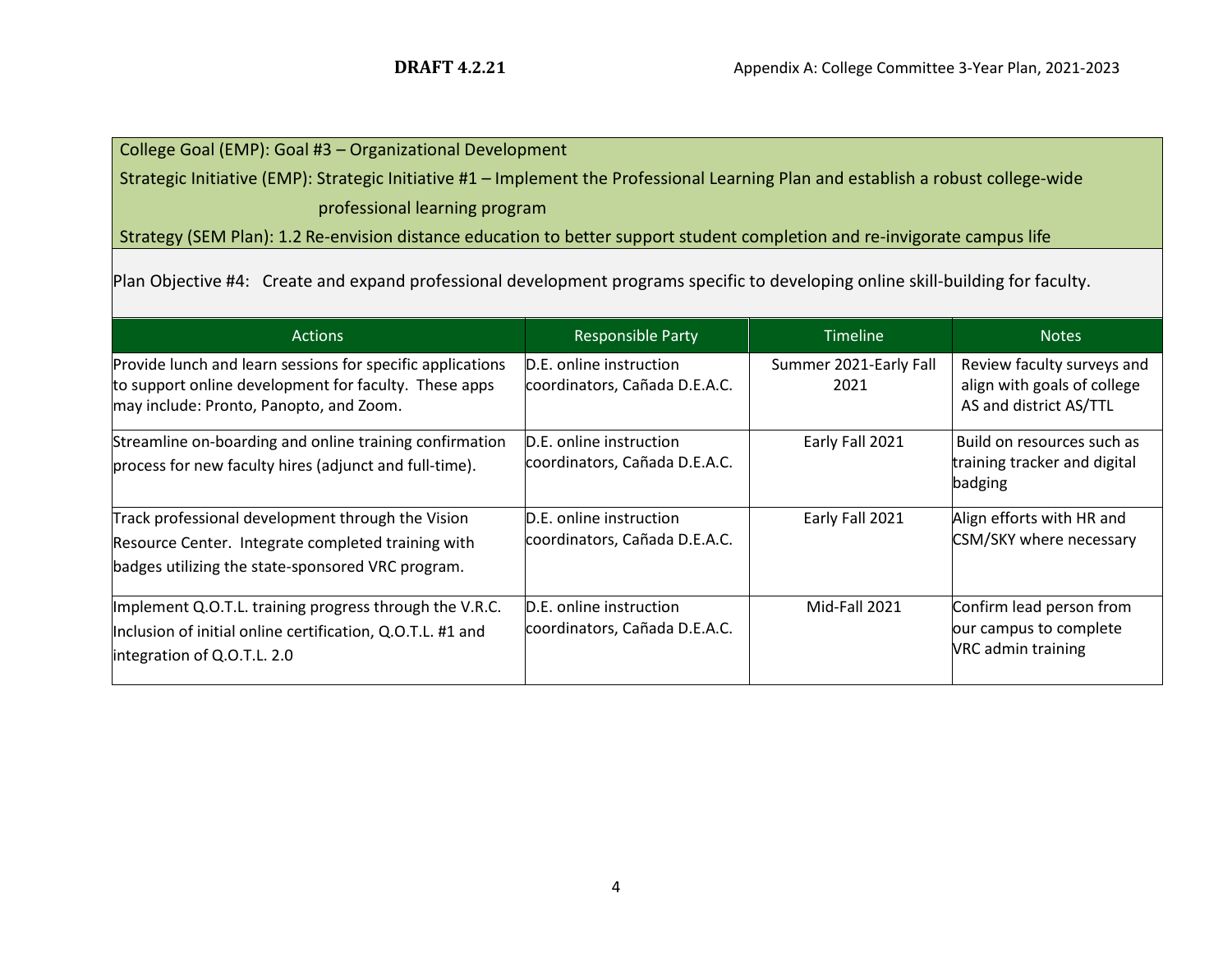| Plan Objective                                                                                                                           | <b>Baseline Metrics/College Scorecard</b>                                                                       | <b>Other Measures</b> | <b>Notes</b>                                                                  |
|------------------------------------------------------------------------------------------------------------------------------------------|-----------------------------------------------------------------------------------------------------------------|-----------------------|-------------------------------------------------------------------------------|
| Plan Objective #1                                                                                                                        | Disproportionate Impact                                                                                         |                       |                                                                               |
| Reduce online success % gap for Black,<br>Filipino, PI and Latinx students to zero by students, 16.6% gap for Pac. Islander<br>fall 2023 | Fall 2019 data: 20.2% gap for Black<br>students, 8.3% gap for Latinx<br><b>students</b>                         |                       | https://canadacollege.edu/pri<br>e/dashboards/disproportiona<br>te-impact.php |
| Plan Objective #2:                                                                                                                       | # of online courses and degrees<br>aligned and offered via CVC                                                  |                       |                                                                               |
| At least 2 online degree courses aligned<br>and available via the CVC Exchange                                                           |                                                                                                                 |                       |                                                                               |
| Plan Objective #3:                                                                                                                       |                                                                                                                 |                       |                                                                               |
| Develop professional development<br>programs specific to developing<br>online skill-building for faculty.                                | Target 70% percent trained<br>report as reported in VRC<br>Target 100% online<br>certification for faculty SP21 |                       |                                                                               |
|                                                                                                                                          |                                                                                                                 |                       |                                                                               |